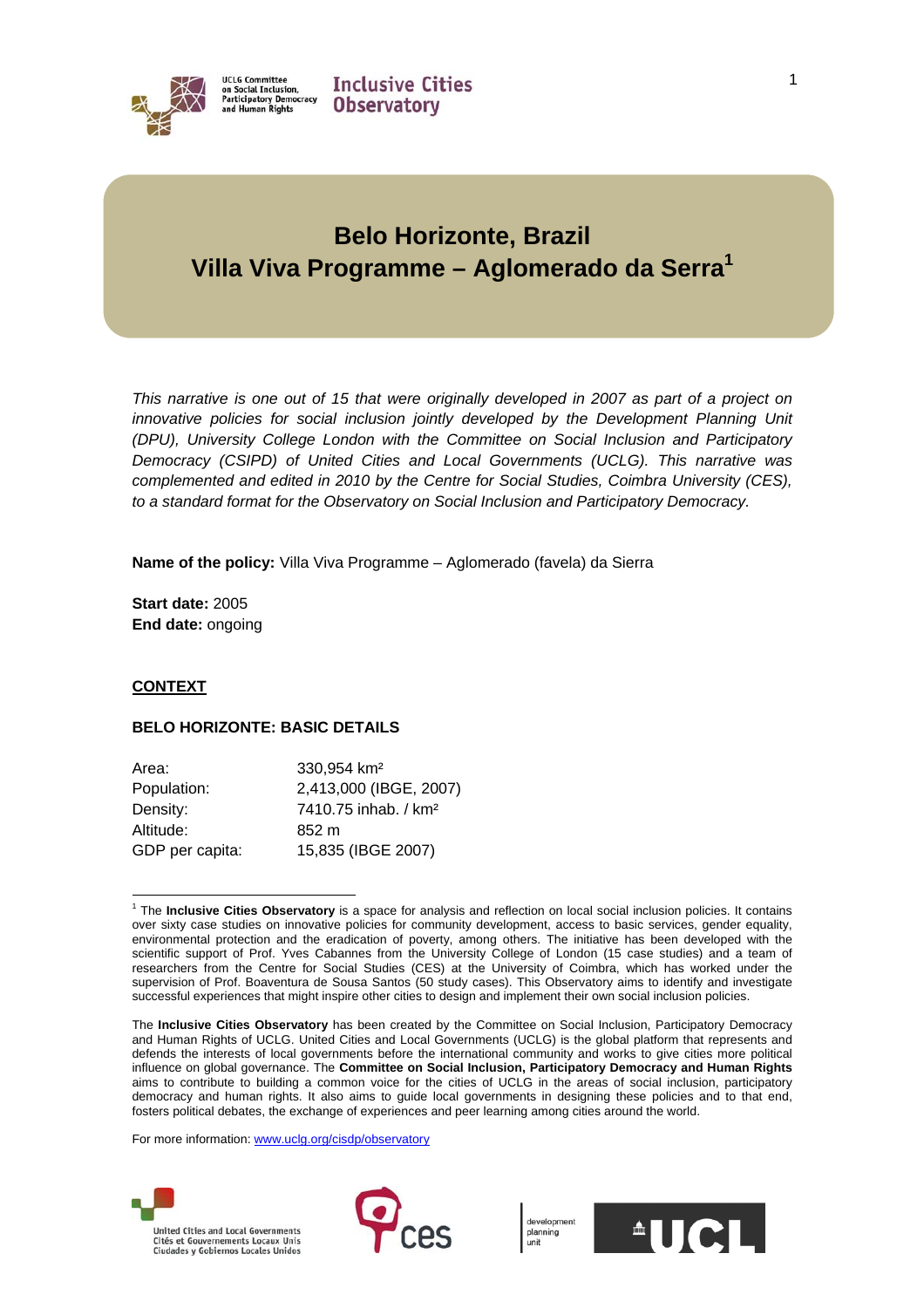

**UCLG Committee** on Social Inclusion,<br>Participatory Democracy<br>and Human Rights

# **Inclusive Cities Observatory**

# **HISTORICAL AND POLITICAL CONTEXT**

#### **Historical context**

Brazilian cities have experienced a demographic explosion and an increase in socio-spatial polarisation since the 1950s, with the latter factor being reinforced during the military dictatorship (1964-1985) and its model of centralised government that prevented any type of political participation. This situation contributed even further to the proliferation of shanty towns and illegal settlements, especially in the large cities. During the 1980s, this process was reversed with the creation of new forums for democracy, social inclusion and public participation in local development, and has gradually been reinforced and institutionalised as a result of the Federal Constitution of 1988.

#### **City context**

Belo Horizonte is a specific example of this latter phenomenon: since 1993, the city has implemented experiences aimed at social participation in the management of government. A key factor has been the Participatory Budget (PB): its implementation in the first year of democratic government led to a profound transformation in the patterns of urban government. Various innovations in the PB have gradually been implemented, such as the adoption of the UQLI<sup>2</sup> in the distribution of resources and the SVI<sup>3</sup> to identify populations at greater social risk. The Housing PB was established in 1996, during a structural crisis in national housing policies. Also in 2006, the City Council created the Digital PB, which enabled the population to select public works using the Internet, and ensured that premises were provided for public voting so that citizens without access to a computer could also participate. Today, there are more than 80 public participation channels, linked to various territorial scales and thematic areas, with effective participation in planning and monitoring of public policy. However, of all the experiences that have been implemented, the one focusing on precarious settlements warrants special mention.

#### **COMPREHENSIVE NARRATIVE**

#### **Description of the policy**

In Belo Horizonte, precarious settlements have been subject to very high growth and densification rates over the last decade that are five times higher than those in settlements in the "formal" city. They currently account for 508,000 people (22% of the total population) in a total of 209 high density settlements. In this context, the most important initiative in the Municipal Housing Policy, approved in 1994, has been the Structural Intervention for shanty towns, which included improvements to infrastructure and housing, resettlement, geotechnical consolidation, and the legalisation of land holdings. Subsequently, in 1996, the Master Plan and municipal urban planning legislation included the areas with informal occupancy – known as Special Social Interest Zones (SSIZ) – and the directives and schedules for carrying out the studies were established.

 $3$  SVI (Social Vulnerability Index) shows the level of social risk of a given community.







 $\overline{a}$  $2$  UQLI (Urban Quality of Life Index) applied to each Planning Unit in the municipal territory, based on 80 quality of life indicators, grouped in the areas of access, culture, education, sports, housing, urban infrastructure, environment, health, urban services and urban security.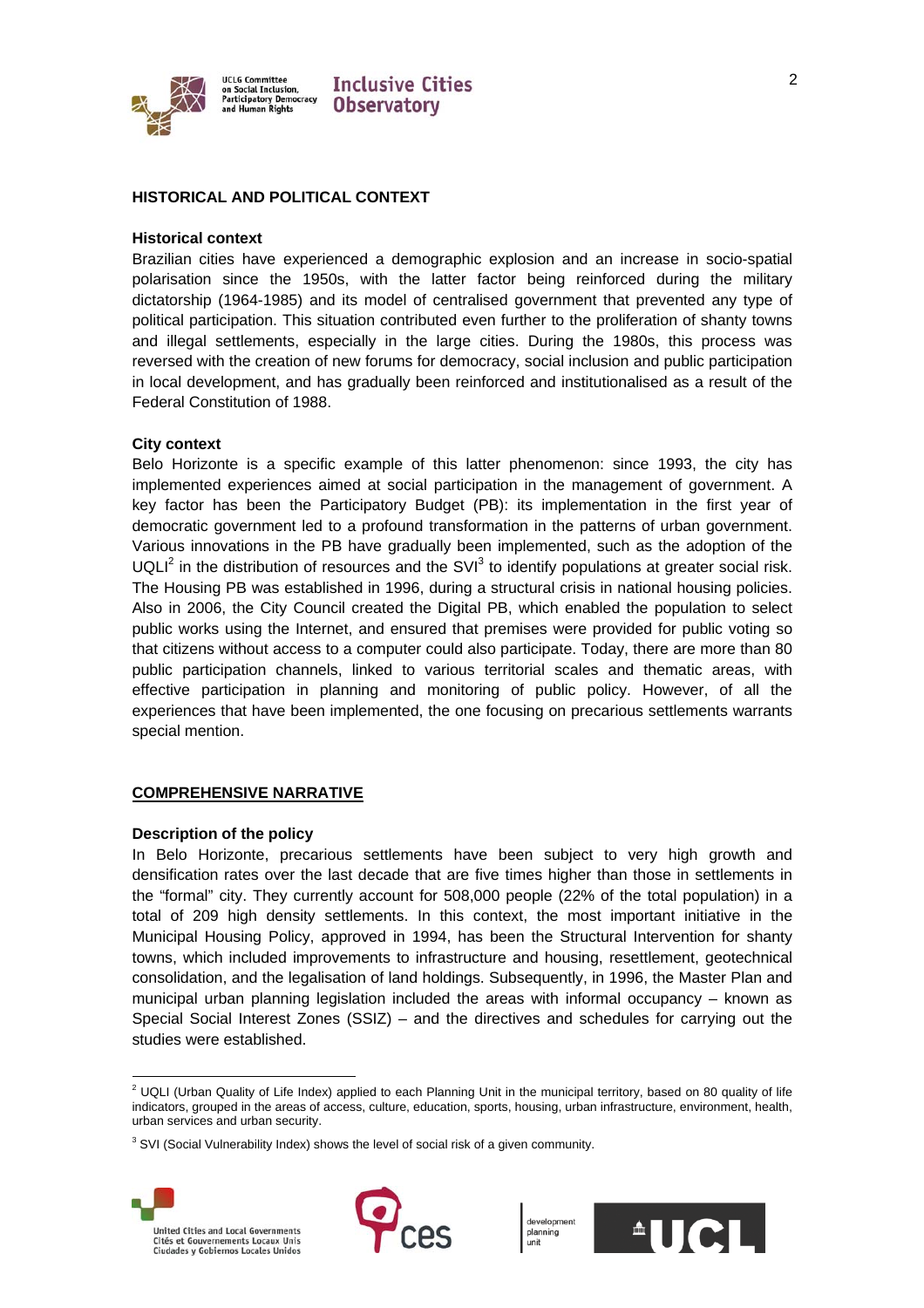

This led to the production of Specific Global Plans (SGPs), which are urban planning instruments with intense community participation in all phases, by means of Reference Groups consisting of democratically elected local representatives who participate from the beginning of the process to the execution of the initiatives. While a SGP is being prepared, the members of each Group receive training in order to plan, manage and implement the projects, thereby gaining autonomy in order to achieve a detailed understanding of the technical contents of the plan. These plans are based on three interrelated areas of action: a) Urban and environmental recovery: diagnoses and areas of action based on the conditions in each SSIZ (geology, sanitation, the road network, housing conditions, etc.); b) Property ownership legalisation strategies for the legalisation of land holdings based on assessments of the existing situation and research into ownership, while taking physical-legal issues into consideration; c) Socioorganisational development: proposals to improve conditions or reinforce efforts in the areas of healthcare, education, generation of employment and income, and the level of community organisation, among others.

The SGPs have now become a prerequisite for access to the resources in the Participatory Budget, and are also a powerful tool for obtaining external financial resources.

#### **Background**

Urban conditions in this area are critical: more than 50,000 people live in an area of 150.93 hectares, with average monthly incomes ranging between 65 and 130 dollars. The occupancy along the most of the river's course is chaotic, with much of the population living in high risk areas and suffering from a range of problems (violence, poor education, environmental deterioration, insufficient basic infrastructure, poor housing, lack of access to public services and the inability to legalise their land), which creates a domino effect in the city as a whole. The Villa Viva Programme is carrying out comprehensive work in the areas of urban development, social development and legalisation of property ownership in precarious settlements. The programme began in January 2005, includes investments in urban environment and territorial organisation, and emphasises public participation in all its phases.

#### **Policy objectives**

The objective of the programme is to foster social inclusion among families living in socially critical areas, ensuring their access to services of education, health, culture, sport, food supply, social welfare, citizens' right and productive inclusion; reducing risk factors and social vulnerability among families; and fostering relations of solidarity among members of the community. The Villa Viva Programme also includes measures for social promotion and community development, health and environmental education, and monitoring of displaced and resettled families; and generates alternatives for creating employment and income in the community. Legalisation of properties in the area begins immediately after completing the work, and deeds of ownership are given to the occupants of the plots. From a territorial and environmental perspective, the programme envisaged the following measures: access to drinking water, sewer systems and refuse collection; improvement of road network and access to public transportation; treatment of non-channelled streams; preservation of green areas and creation of five linear parks along the main river beds. From a social perspective, the programme "Vila Viva" includes actions of social assistance and community development; health and environmental education; family resettlement assistance; and generation of alternatives fostering the creation of employment and income for the community.





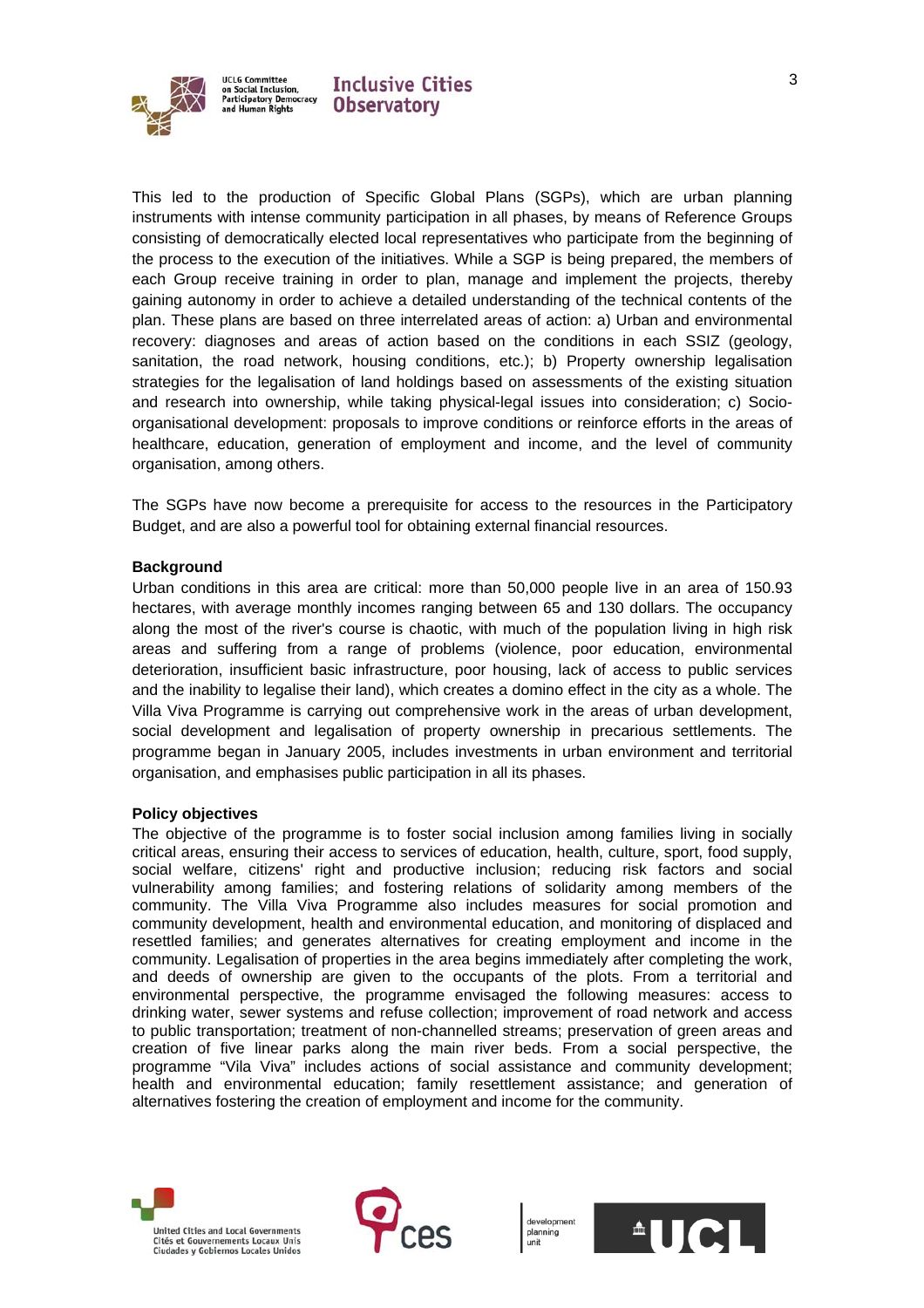

**UCLG Committee UCLG Committee<br>on Social Inclusion,<br>Participatory Democracy<br>and Human Rights** 



#### **Beneficiaries**

The population directly benefiting from this programme is approximately 46,000 residents, i.e., about 13,000 families living in the shanty towns of Aglomerado (favela) da Serra - Nossa Senhora de Fátima, Nossa Senhora de Aparecida, Nossa Senhora da Conceição, Marçola and Santana do Cafezal. These families are in a situation of extreme social vulnerability and thus need to have access to the measures implemented by the various municipal sectors. Part of the population of the neighbourhoods near this area (San Lucas, Santa Efigenia, Paraíso and Nuevo San Lucas) have also benefitted from the programme's implementation.

#### **Agents involved**

The implementation of the programme basically involves the municipal social policies service: the Municipal Sub-Departments for Social Welfare, Citizens' Rights and Sports and Utilities, the Municipal Foundation of Culture, the Municipal Health Department and the Municipal Education Department. It also involves the cooperation of the Municipal Urban Policies Department (SMURBE) and the city's Urban Development Company (URBEL). Federal Government policies are also being implemented by the Ministry of Social Development and the Fight Against Hunger, by the National Welfare Department's programmes for the implementation of Social Welfare Reference Centres, and by the National Income and Citizenship Department's "Family Grant." The State Government is collaborating with the implementation of the Social Welfare Reference Centres.

The city's Urban Development Company (URBEL) is the general coordinator of the Villa Viva Programme. An Executive Coordination body (CEX) has been established, and is responsible for managing this project. The CEX team consists of the general coordinator, and the projects, works, social work and property ownership legalisation supervisors. There are currently 13 highly qualified professionals – architects, engineers, social work experts and a lawyer – directly involved in supporting and supervising the Programme, as well as the team in the administrative department. Support for the execution of the planned initiatives, maintenance and handling of the systems is the responsibility of the URBEL and other municipal institutions (which have complementary tasks in the execution of the programme), under the general coordination of the Belo Horizonte Municipal Urban Policies Secretariat (SMURBE).

#### **Financing**

Most of the financing comes from Belo Horizonte City Council. The gradual expansion of the Programme will use resources from the National Economic and Social Development Bank (BNDES) and the Federal Economic Fund. The Federal Government also has participated in financing the programme since 2007. In 2006, the total expenditure in the programme was R\$ 3,108,696.52, distributed as follows: the Local Authority: R\$ 2,648,978.12; the State Government: R\$ 60,000.00; the Federal Government: R\$ 399,718.40.

According to data obtained from the Villa Viva Programme website (http://www.pbh.gov.br/ [25 September 2010]), the total cost of all the phases of the project is budgeted at around R\$ 143 million.

#### **Key results and achievements**

The results of the Specific Global Plan (SGP) are being monitored by means of the following indicators: the Environmental Health Index (EHI), the Water Quality Index (WQI), the property's





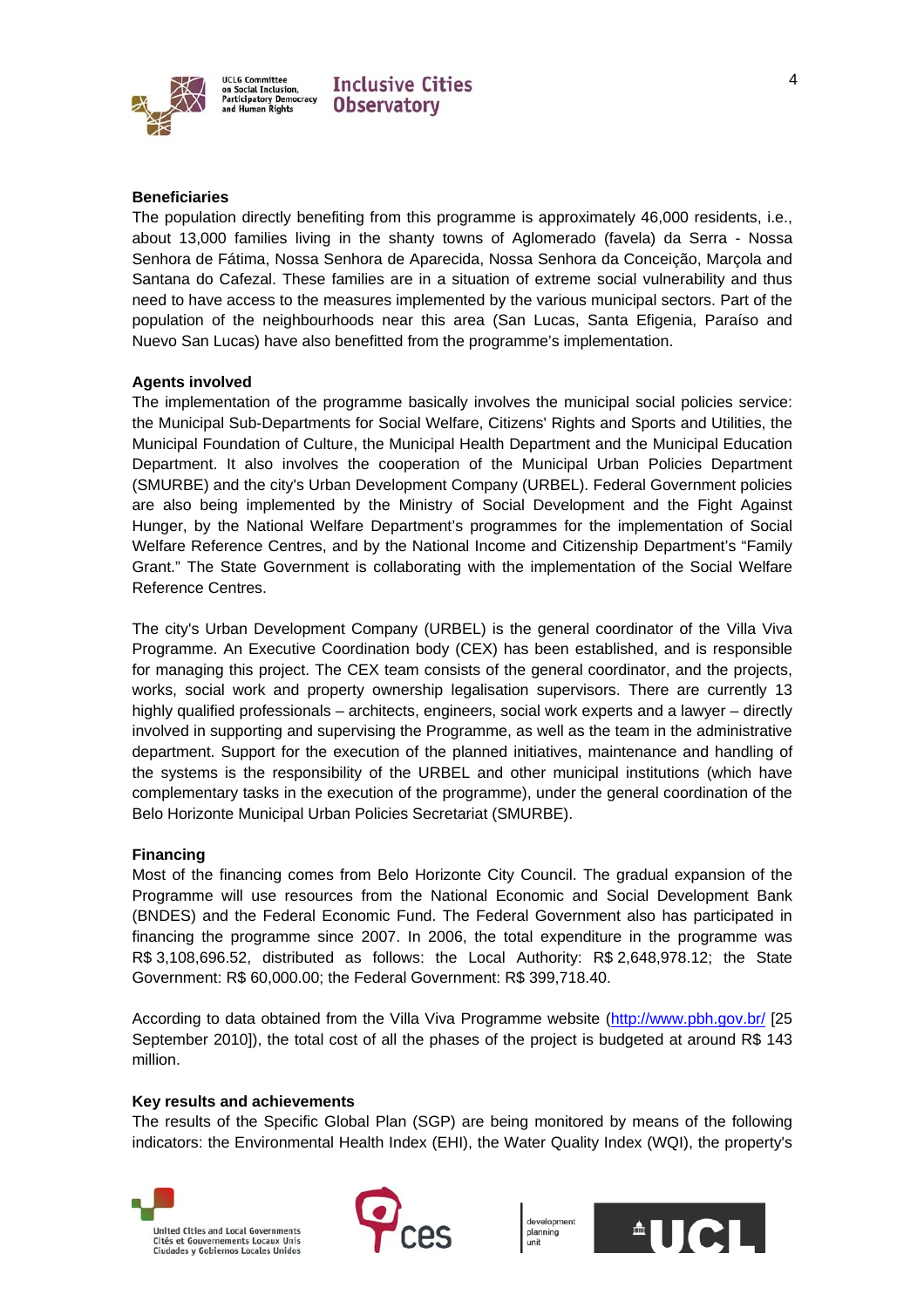

market value, the reduction in the number of families living in areas at geological-geotechnical risk, the percentage increase in green areas, the number of plots that have been legalised and which have received title deeds, the reduction in travelling time, and the volume of refuse collected.

The results obtained include:

- *1. A fall in the number of homes at risk:* Since the implementation of the Villa Viva project, the number of homes at high and very high risk has fallen considerably. According to Jordana Flávia, an URBEL consultant, the company's diagnosis in 2009 said that in the "Aglomerado da Serra, where the programme has been executed since 2005, the number of high-risk homes has fallen by 74.5% during that period."
- *2. Improved access to public services:* The opening of streets, avenues and street widening have given many families access to public services: Automobiles and bus traffic has increased, and refuse collection and the passage of ambulances has been facilitated.
- *3. Improvement of habitability conditions:* The fall in population density in the shantytown areas and the construction of new housing units has also improved habitability and health conditions. With implementation of the drainage and channelling network, and with the treatment of water, residents are no longer exposed to water-borne diseases, and children and adults can already use some of the leisure and community facilities.

# **Challenges and limitations**

The main obstacle has been the implementation of sectoral policies, with the consequent lack of planning in the various initiatives, which leads to problems in predatory programming and difficulties in assessing the results of the initiatives. Overcoming the sectoral culture became an everyday challenge. Other obstacles have included:

- High number of family resettlement:
- Deficiencies in the road network due to steep slopes, hindering supplies and logistics for the work, and making a large number of manual services and transport necessary;
- The large size of the area of action;
- Uneven occupancy, with a high population density on uneven land, hindering access to some areas and increasing the time necessary for each project; and
- A large number of residents, hampering the implementation of social projects inasmuch as they involve mobilising the population and coordinating its participation in various phases of the programme.

# **Replicability or adaptation of policy elsewhere**

*Main prerequisites for similar interventions:* 

The creation of a specific policy to produce social inclusion projects is essential for integrating the structural urban initiatives covering various types of action in the spatial, socio-economic and political spheres.





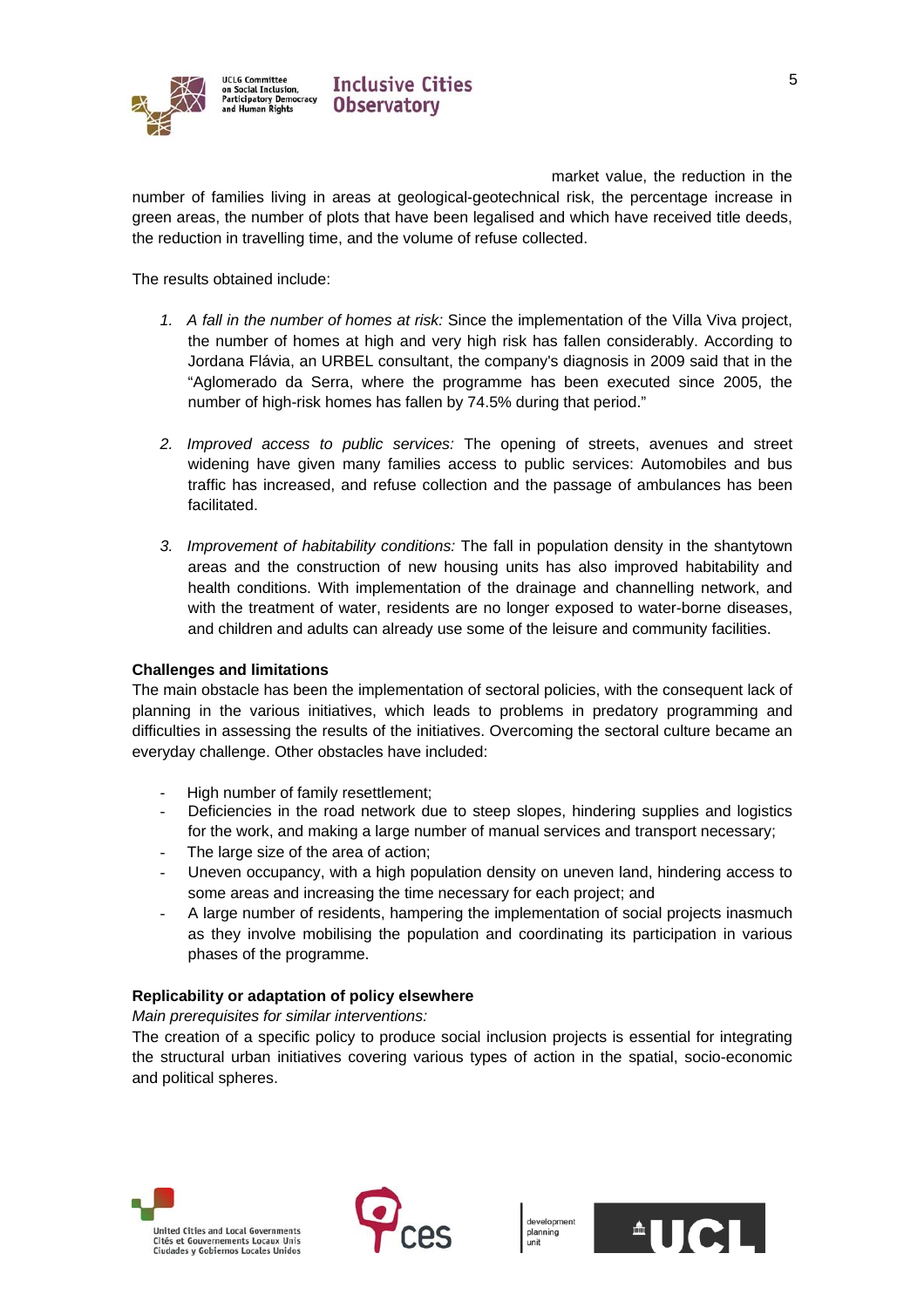

# *Recommendations for cities wishing to formulate and implement social inclusion policies:*

The main recommendations for cities wishing to implement social inclusion policies are: the need to work on an integrated and multi-sector basis, and the policy of public participation. The community's participation in all phases of the programme is perhaps the main factor responsible for the success obtained so far in the Villa Viva - Aglomerado da Serra Programme. Residents participate voluntarily in the planning and implementation of works and in the other proposed interventions by means of a Reference Group created and formed by social experts from Belo Horizonte City Council who accompany them throughout the entire process. It is also an opportunity to develop and expand the multi-sector working methodology and the transversal nature of municipal public policies. During this process, the community participates in various seminars to discuss issues such as the environment, waste treatment, health, drainage and the preservation of urban improvements. Educational modules have been created to be accessible by the entire community in a didactic manner and feature accessible language, as the subjects are also presented to children in the schools in the Aglomerado (favela). NGOs are also collaborating with this initiative. With the population, the Programme's social team is creating professional qualifications and skills programs, emphasising the humanitarian economy and urban agriculture. This means that it is necessary to provide urban facilities that concentrate activities for generating employment and income. The Villa Viva Programme is considered a pioneering experience by virtue of being a series of major urban planning, environmental, social and legal initiatives in areas with the lowest level of quality of life in the city.

#### **SUMMARY**

The main objective of the 'Villa Viva' social policy in Belo Horizonte is to foster Social inclusion and to improve the quality of life of the families living in critical social and environmental areas in the Aglomerado (favela) da Serra. More than 50,000 people live in this area of 150 hectares. Much of the population lives in areas of high risk and suffers from many problems. The programme – which began in January 2005 – includes various activities: drainage, rehousing of families in high risk areas, restructuring of the road network, provision of parks and facilities for sport and leisure, and construction of housing units. This situation led to the production of Specific Global Plans (SGPs), which are urban development tools involving intensive participation by the community in all phases of their implementation. The programme covers approximately 45,000 people, or around 13,000 families living in the settlements of Aglomerado (favela) da Serra. The city's Urban Development Company (URBEL) is the general coordinator of the Villa Viva Programme. Other participating bodies include various departments of Belo Horizonte City Council, as well as cooperation received from the Federal Government's social policies. In 2006 the programme received a total investment of R\$ 3,108,696.52 from Belo Horizonte City Council. The subsequent expansion of the Programme also used resources from the National Economic and Social Development Bank (BNDES) and the Federal Economic Fund. This social policy has resulted in a fall in the number of homes in the area at risk, improved access to public services, and improved living conditions. The main obstacles encountered were difficulties in formulating intersectorial policies, the high number of families resettled and shortcomings in the road network. In cities where this type of social inclusion policy is to be implemented, the Villa Viva programme recommends carrying out integrated and multi-sector measures and encouraging the community's active participation.